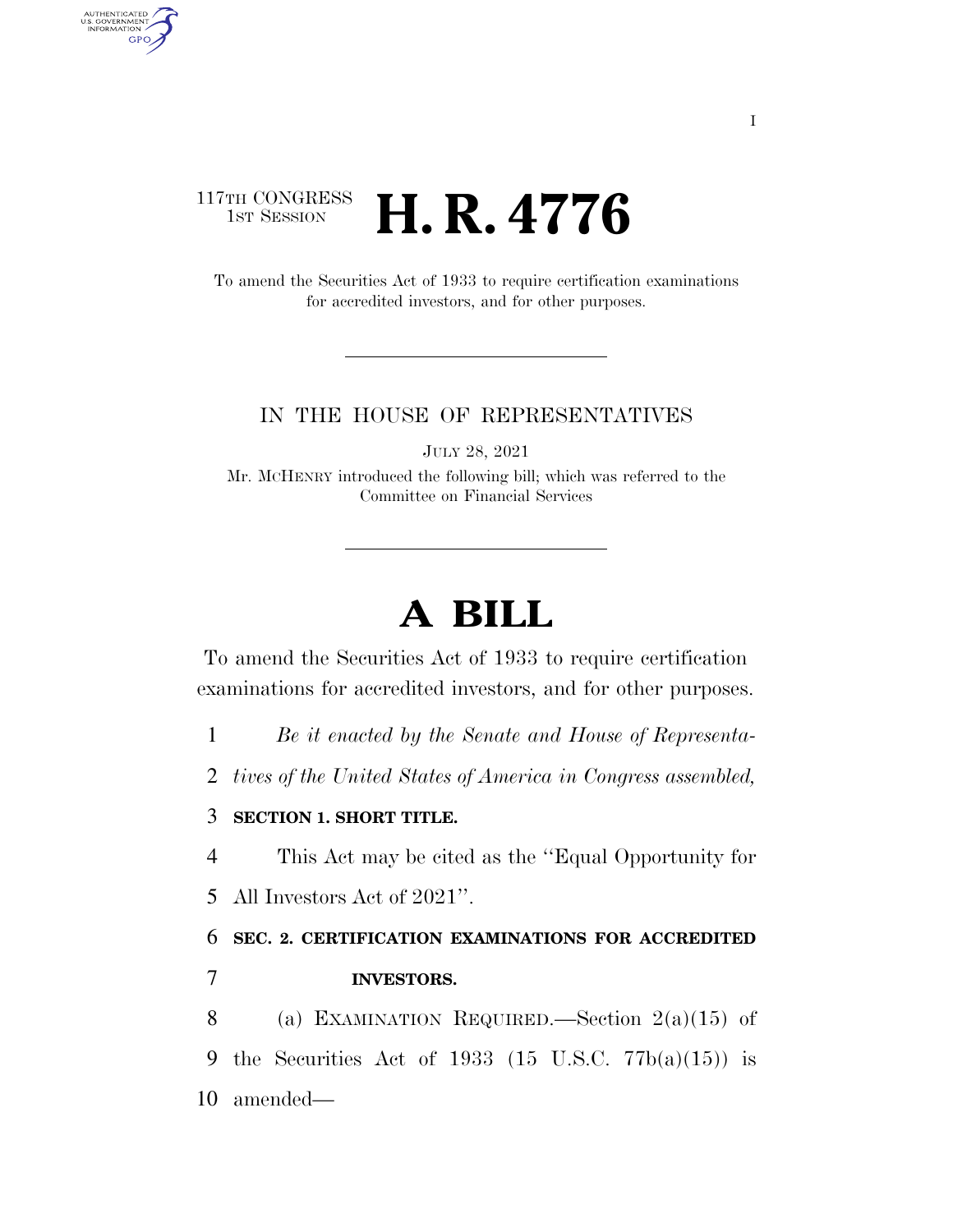| $\mathbf{1}$   | (1) by redesignating subparagraphs (i) and (ii)                                                                        |
|----------------|------------------------------------------------------------------------------------------------------------------------|
| $\overline{2}$ | as subparagraphs $(A)$ and $(B)$ , respectively;                                                                       |
| 3              | $(2)$ in subparagraph $(A)$ , as so redesignated, by                                                                   |
| $\overline{4}$ | striking "adviser; or" and inserting "adviser;";                                                                       |
| 5              | $(3)$ in subparagraph $(B)$ , as so redesignated, by                                                                   |
| 6              | striking the period at the end and inserting "; or";                                                                   |
| 7              | and                                                                                                                    |
| 8              | (4) by adding at the end the following:                                                                                |
| 9              | "(C) any individual who is certified as an                                                                             |
| 10             | accredited investor through an examination es-                                                                         |
| 11             | tablished by the Commission that—                                                                                      |
| 12             | "(i) ensures that an individual cer-                                                                                   |
| 13             | tified as an accredited investor pursuant to                                                                           |
| 14             | such examination understands and appre-                                                                                |
| 15             | ciates the risks of investing in private com-                                                                          |
| 16             | panies;                                                                                                                |
| 17             | "(ii) is designed to ensure that an in-                                                                                |
| 18             | dividual with financial sophistication or                                                                              |
| 19             | training would be unlikely to fail; and                                                                                |
| 20             | "(iii) may be administered by a reg-                                                                                   |
| 21             | national securities association<br>istered                                                                             |
| $\mathbf{A}$   | $\mathbf{u}^{\star}$ , $\mathbf{u}^{\star}$ and $\mathbf{u}^{\star}$ and $\mathbf{u}^{\star}$ and $\mathbf{u}^{\star}$ |

- under section 15A of the Securities Ex-
- change Act of 1934 (15 U.S.C. 78o–3).''.